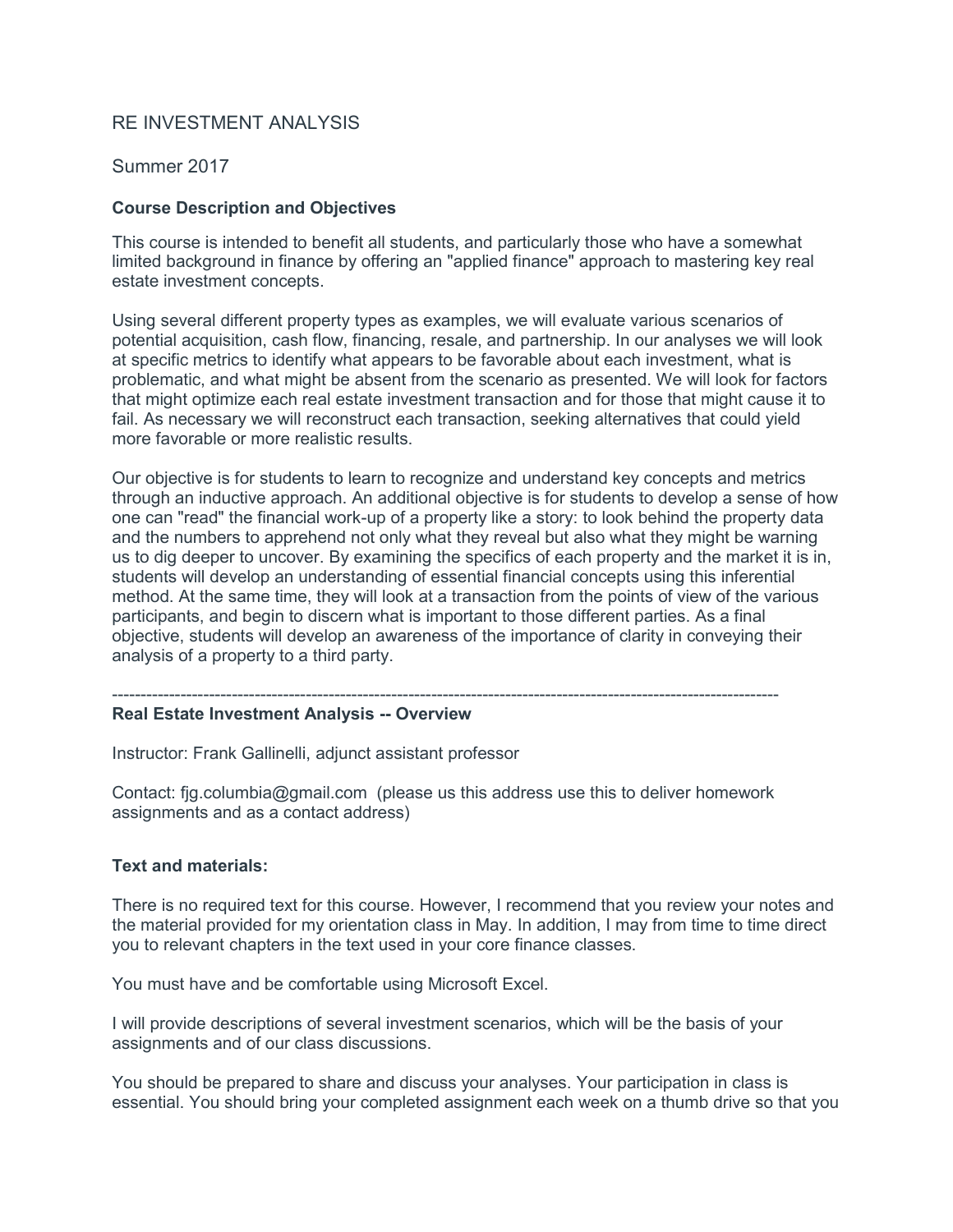can explain your analysis of a particular case if I call on you to do so.

## **Grading:**

Approximately 85-90% of your grade will be based on your performance on weekly case study assignments and on your classroom participation and discussion, with the remainder based on your quiz.

#### **General requirements:**

Your attendance and timely arrival at class is mandatory.

Assignments should be delivered via email prior to the beginning of the class when it is due at this address: fjg.columbia@gmail.com

Material for weekly assignments will be given as needed.

**Case-study assignment for final class:** Using either a real or an invented property, write your own detailed investment case study. Build a financial analysis and a presentation, either from the point of view of an investor seeking to acquire or finance the property, or from the point of view of the owner seeking to sell the property. Be prepared to share, discuss and defend your analysis in class.

#### **Syllabus:**

Week 1 (June 2, 11 A.M.): Overview of course objectives; review of key terminology and real estate investment metrics

Assignment for following class: Apartment property case

Week 2 (June 6, 1 P.M.): Review and discussion of assigned apartment property case

Assignment: Retail strip center investment case

Week 3 (June 13, 1 P.M.): Review and discussion of assigned retail strip center case

Assignment: Comparative investment case: mixed-use vs. free-standing retail

Week 4 (June 20, 1 P.M.): Review and discussion of assigned comparative investment case

Assignment: Original case study, as described above

Week 5 (June 27,1 P.M.): Quiz

Weeks 5 (June 27, 1 P.M.) - 6 (July 11, 1 P.M.): First, to catch up if we have material still to cover from previous week(s). Then, students will present and defend the original cases they have prepared.